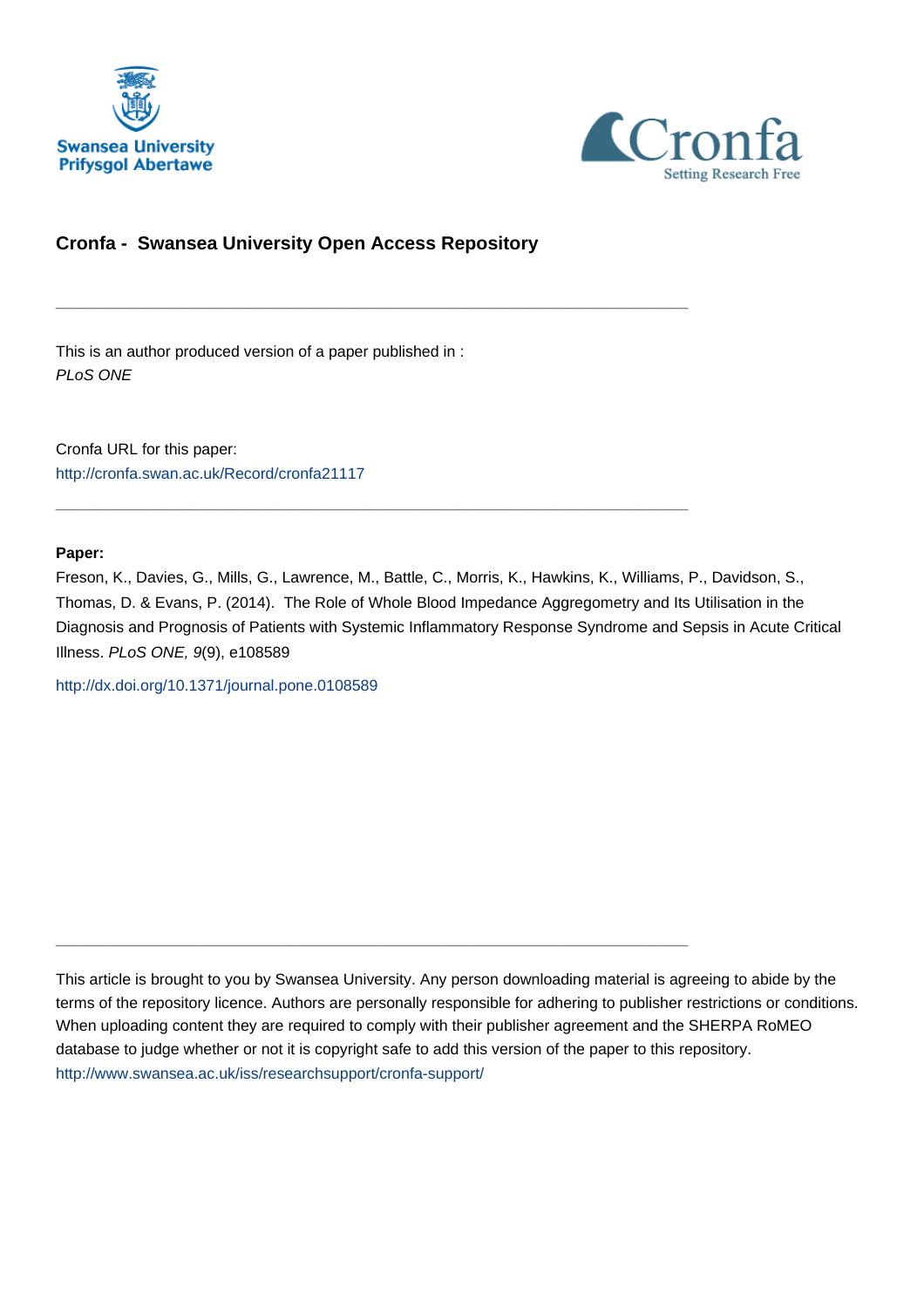# The Role of Whole Blood Impedance Aggregometry and Its Utilisation in the Diagnosis and Prognosis of Patients CrossMark with Systemic Inflammatory Response Syndrome and Sepsis in Acute Critical Illness



Gareth R. Davies<sup>2</sup>, Gavin M. Mills<sup>1</sup>, Matthew Lawrence<sup>1,2</sup>, Ceri Battle<sup>1,3</sup>, Keith Morris<sup>1,4</sup>, Karl Hawkins<sup>1,2</sup>, Phylip Rhodri Williams<sup>5</sup>, Simon Davidson<sup>6</sup>, Dafydd Thomas<sup>1,7</sup>, Phillip Adrian Evans<sup>1,2</sup>\*

1 NISCHR Haemostasis Biomedical Research Unit (HBRU), Morriston Hospital, Swansea, Wales, United Kingdom, 2 Institute of Life Science, College of Medicine, Swansea University, Singleton Park, Swansea, Wales, United Kingdom, 3 Intensive Therapy Unit, Abertawe Bro Morgannwg University Health Board, Swansea, Wales, United Kingdom, 4 School of Applied Science, University of Wales Institute Cardiff, Cardiff, Wales, United Kingdom, 5 College of Engineering, Swansea University, Singleton Park, Swansea, Wales, United Kingdom, 6 Department of Haematology, Royal Brompton and Harefield NHS Foundation Trust, London, United Kingdom, 7 Cardiac Intensive Care Unit, Abertawe Bro Morgannwg University Health Board, Swansea, Wales, United Kingdom

# **Abstract**

Objective: To assess the prognostic and diagnostic value of whole blood impedance aggregometry in patients with sepsis and SIRS and to compare with whole blood parameters (platelet count, haemoglobin, haematocrit and white cell count).

Methods: We performed an observational, prospective study in the acute setting. Platelet function was determined using whole blood impedance aggregometry (multiplate) on admission to the Emergency Department or Intensive Care Unit and at 6 and 24 hours post admission. Platelet count, haemoglobin, haematocrit and white cell count were also determined.

Results: 106 adult patients that met SIRS and sepsis criteria were included. Platelet aggregation was significantly reduced in patients with severe sepsis/septic shock when compared to SIRS/uncomplicated sepsis (ADP: 90.7 $\pm$ 37.6 vs 61.4 $\pm$ 40.6; p< 0.001, Arachadonic Acid 99.9±48.3 vs 66.3±50.2; p = 0.001, Collagen 102.6±33.0 vs 79.1±38.8; p = 0.001; SD ± mean)). Furthermore platelet aggregation was significantly reduced in the 28 day mortality group when compared with the survival group (Arachadonic Acid 58.8±47.7 vs 91.1±50.9; p<0.05, Collagen 36.6±36.6 vs 98.0±35.1; p = 0.001; SD ± mean)). However haemoglobin, haematocrit and platelet count were more effective at distinguishing between subgroups and were equally effective indicators of prognosis. Significant positive correlations were observed between whole blood impedance aggregometry and platelet count (ADP 0.588 p<0.0001, Arachadonic Acid 0.611 p<0.0001, Collagen 0.599 p<0.0001 (Pearson correlation)).

Conclusions: Reduced platelet aggregometry responses were not only significantly associated with morbidity and mortality in sepsis and SIRS patients, but also correlated with the different pathological groups. Whole blood aggregometry significantly correlated with platelet count, however, when we adjust for the different groups we investigated, the effect of platelet count appears to be non-significant.

Citation: Davies GR, Mills GM, Lawrence M, Battle C, Morris K, et al. (2014) The Role of Whole Blood Impedance Aggregometry and Its Utilisation in the Diagnosis and Prognosis of Patients with Systemic Inflammatory Response Syndrome and Sepsis in Acute Critical Illness. PLoS ONE 9(9): e108589. doi:10.1371/journal.pone. 0108589

Editor: Kathleen Freson, University of Leuven, Belgium

Received June 9, 2014; Accepted August 22, 2014; Published September 30, 2014

Copyright: © 2014 Davies et al. This is an open-access article distributed under the terms of the Creative Commons Attribution License, which permits unrestricted use, distribution, and reproduction in any medium, provided the original author and source are credited.

Data Availability: The authors confirm that all data underlying the findings are fully available without restriction. All relevant data are within the paper and its Supporting Information files. All recorded data was anonymised by the researcher responsible for it. We have strict guidelines as to patient confidentiality but have an agreement with the research and development on the University teaching hospitals trust, that this anonymised data can be accessed upon request. We would also like to point out that this anonymised data is available to review/audit as required by other groups (regulatory and non-regulatory) such as the ethical organisations, MHSRA etc. Permission to release this data could be achieved through Jemma Hughes, Head of R&D, Morriston University Hospital, Swansea, SA6  $6NL$ 

Funding: This work is part-funded by the European Social Fund (ESF) through the European Union's Convergence programme administered by the Welsh Government. The funders had no role in study design, data collection and analysis, decision to publish, or preparation of the manuscript.

Competing Interests: PAE and PRW have signed the International Committee of Medical Journal Editors (ICMJE) form for declaration of interest. All other authors declare no competing conflicts of interest.

\* Email: Phillip.A.Evans@wales.nhs.uk

# Introduction

Sepsis is a life threatening condition and common complication of critical illness [1]. It is characterised by a systemic inflammatory response to an ongoing infectious process and can lead to hypotension, multi organ dysfunction (MOD) and death [2]. Systemic inflammation can also have non-infectious causes such as burns, pancreatitis and ketoacidosis, and is termed systemic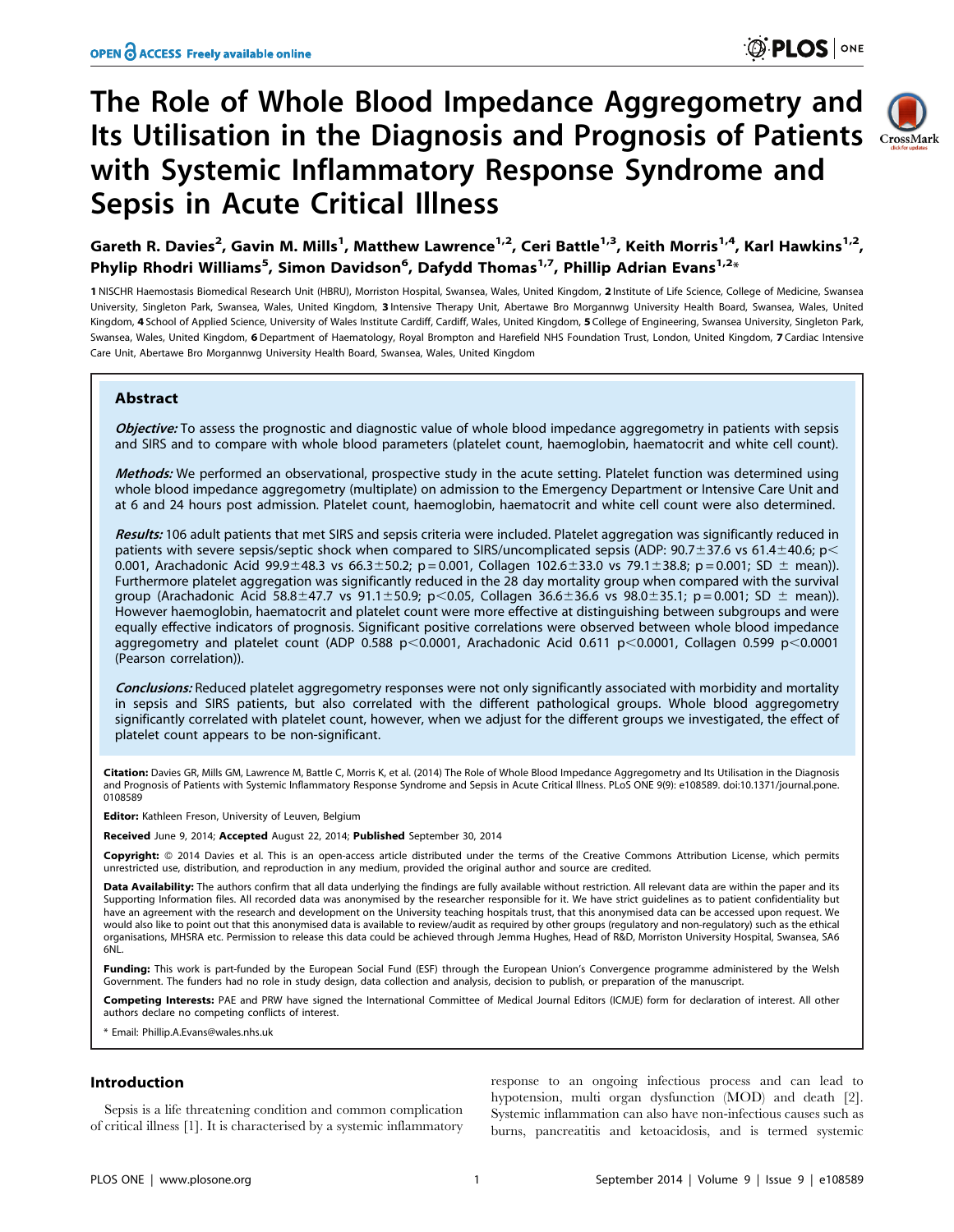Table 1. Demographics of Subject Groups.

|                                  | <b>Healthy</b>           | <b>SIRS</b>              | <b>Sepsis</b>   | <b>Severe Sepsis</b> | <b>Septic Shock</b> |
|----------------------------------|--------------------------|--------------------------|-----------------|----------------------|---------------------|
| <b>Number</b>                    | 42                       | 21                       | 42              | 17                   | 26                  |
| Male (%)                         | 21(50.0)                 | 12(57.1)                 | 19 (45.2)       | 8(47.1)              | 16(61.5)            |
| Age (Years)                      | $60.1 \pm 16.5$          | $62.8 \pm 20.4$          | $56.6 \pm 19.6$ | $63.9 \pm 21.4$      | $68.6 \pm 13.0$     |
| <b>Primary Site of Infection</b> |                          |                          |                 |                      |                     |
| Respiratory Tract (%)            |                          | $\overline{\phantom{a}}$ | 27(64.3)        | 10(58.8)             | 10(38.5)            |
| Urinary Tract (%)                | $\overline{\phantom{a}}$ | ٠                        | 7(16.7)         | 4(23.5)              | 6(23.1)             |
| GI Tract (%)                     |                          |                          | 3(7.1)          | 0(0)                 | 6(23.1)             |
| Other (%)                        | $\overline{\phantom{a}}$ | ٠                        | 5(11.9)         | 3(17.6)              | 4(15.4)             |
| <b>Comorbidities</b>             |                          |                          |                 |                      |                     |
| Diabetes Mellitus (%)            | 0(0)                     | 12(57.1)                 | 4(9.5)          | 4(23.5)              | 9(34.6)             |
| COPD(%)                          | 0(0)                     | 3(14.3)                  | 19(45.2)        | 2(11.8)              | 4(15.4)             |
| Congestive Heart Failure (%)     | 0(0)                     | 2(9.5)                   | 1(2.4)          | 0(0)                 | 2(7.7)              |
| Active Cancer (%)                | 0(0)                     | 0(0)                     | 1(2.4)          | 0(0)                 | 3(11.5)             |
| 28 Day Mortality (%)             | ۰.                       | 2(9.5)                   | 1(2.4)          | 0(0)                 | 3(11.5)             |
| <b>SOFA Score</b>                |                          | 3(2, 7)                  | 3(1.25, 3)      | 5(4, 6)              | 9(6, 12)            |
| Hospital LOS (days)              | ٠                        | 6(4.5, 14.5)             | 5(2, 8.5)       | 9(5.5, 19)           | 14 (2.5, 43)        |

COPD = Chronic Obstructive Pulmonary Disease; SOFA = Sepsis-relates Organ Failure Assessment; LOS = Length of Stay. doi:10.1371/journal.pone.0108589.t001

inflammatory response syndrome (SIRS). Prevalence of SIRS due to sterile or infectious causes is very high, affecting up to one third of all hospital patients [3] and it remains a challenge to differentiate sepsis from sterile SIRS which is vital in guiding effective treatment.

It has been shown previously that coagulation is activated across the septic range [4,5] This activation can express itself as either a mildly increased risk of thrombosis to systemic formation of intravascular thrombi, known as disseminated intravascular coagulation (DIC). Altered coagulation contributes to the pathogenesis and outcome of sepsis. In severe sepsis microthrombi formation in the vasculature alters perfusion of blood into the organs, contributing to multiple organ dysfunction syndrome (MODS) [6]. Sepsis is also the leading cause of thrombocytopenia [7] which is related to poor outcome [8]. Studies have highlighted that the function of platelets goes beyond haemostatic regulation [9,10] and there is increasing evidence that platelets are key mediators of inflammation and the immunological response to infection [11]. Platelet aggregation is enhanced in the presence of lipopolysaccharide (LPS) in vitro [12], which has been identified to be dependent on toll-like receptor 4 pathway [13]. This suggests increased platelet aggregation measurements might be observed in patients with sepsis.

The role of platelet aggregation is very important in inflammation. In severe sepsis, platelet aggregation has been often shown to be decreased [14][15][16]; however, this has yet to be investigated in the whole sepsis spectrum. Whole blood impedance aggregometry (multiplate) is a point of care test that can be used to measure platelet aggregation in response to different agonists and has been shown to be a predictor of diagnosis and prognosis in patients with severe sepsis [15]. However, it has also been suggested that whole blood impedance aggregometry is dependent on whole blood parameters (platelet count, haematocrit, haemoglobin and white cell count) [17][18]. Of particular relevance to whole blood impedance aggregometry are platelet counts of less than  $150 \times 10^9$ /L [19].

The primary aim of this study was to assess the diagnostic and prognostic accuracy of whole blood aggregometry in patients who present across the septic range and to compare these results against the whole blood parameters (platelet count, white cell count, haematocrit and haemoglobin). The secondary aim of the study was to investigate the dependence of whole blood aggregometry on the whole blood parameters.

# Materials and Methods

# Ethical Approval

Full ethical approval was given by the South West Wales Research Ethics Committee. Informed 2-stage written consent was given by patients with capacity to do so. Assent was obtained from personal or legal representation in cases where capacity to give informed consent was lacking.

# Patients

A total of 106 patients were recruited from October 2011 to November 2013 in a large teaching hospital in Wales. All patients were considered eligible as per the SIRS criteria defined in 2003 [20]. 42 healthy volunteers from a similar demographic population group and matched for gender and age were recruited as a control group. Patients with any disease that affects the coagulation profile including liver cirrhosis and renal disease were excluded. Patients that had received anticoagulant therapy were also excluded. Patient outcome was evaluated at 28 days.

Sepsis-related Organ Failure Assessment (SOFA) score [21] was determined over the first 24 hours to assess organ function. Patients were assigned to groups as follows: 1) Sterile SIRS 2) Uncomplicated sepsis 3) Severe sepsis 4) Septic shock as per the criteria defined in 2003 [20]. Assignment into groups was blinded and performed by an experienced intensive care specialist independent of the study. All platelet aggregation data was also validated independently.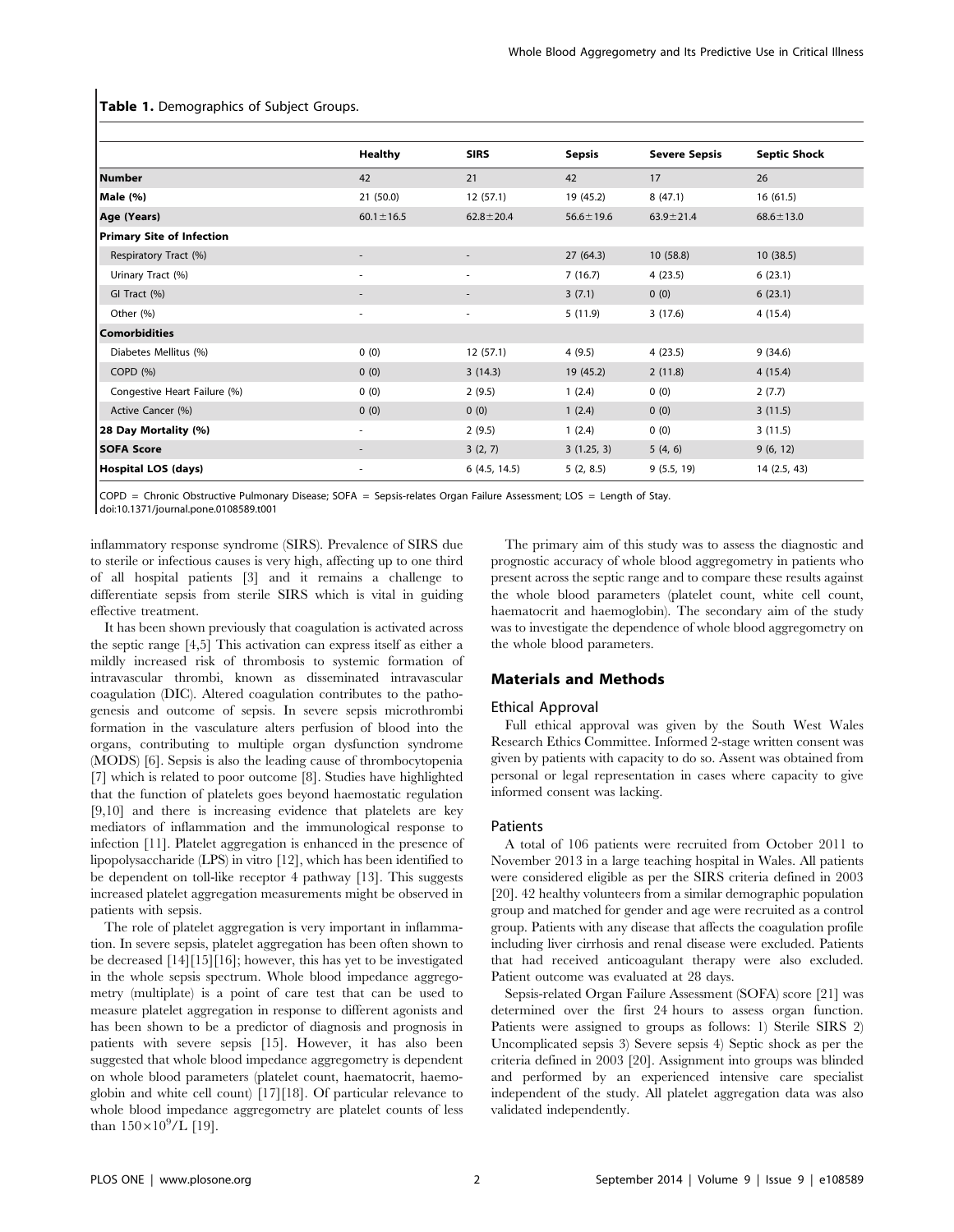

Figure 1. Comparison of platelet aggregometry measurements in different pathological groups and healthy control. Platelet aggregation measurements induced by ADP, ASPI and Collagen agonists are shown in the different pathological groups and healthy control. Aggregometry measurements are expressed as area under the curve (AUC, arbitrary units). Significant differences between the groups are indicated by p-values, as assessed by Bonferroni post-hoc analysis. doi:10.1371/journal.pone.0108589.g001

#### Blood Sampling

Blood was drawn at time of admission to the emergency department or intensive care unit, at 6 hours and 24 hours post admission to assess disease progression and the effect of treatment. For multiplate analysis, blood was drawn into 3mL hirudin blood tubes (Verum Diagnostica, Munich, Germany) as per manufacturers' recommendations. Testing was performed 20 minutes after the blood was drawn. A total volume of  $300 \mu L$  of hirudinised blood was added to 300 µL normal saline in the multiplate test cell, which was then incubated at 37°C for 3 minutes. Blood samples were then activated using three different reagents 1) adenosine diphosphate (ADP test, Verum Diagnostica GmbH), 2) arachadonic acid test of cyclooxygenase activity (ASPI test, Verum Diagnostica GmbH) and 3) collagen (COL test, Verum Diagnostica GmbH) agonists. Aggregometry measurements were assessed via the area under the curve measurement (arbitrary units).

A 4 ml aliquot of blood was taken for full blood count (FBC) analysis to determine all the whole blood parameters. Samples were collected into plastic, full-draw dipotassium EDTA Vacuettes (Greiner Bio-One, Stonehouse, UK Ref: 454286). FBC was analysed using a Sysmex XE 2100 (Sysmex UK, Milton Keynes, UK) automated haematology analyser within 2 hrs of collection.

# Statistical Analysis

All statistical analysis was carried out on GraphPad Prism version 6 (GraphPad software, La Jolla, CA, USA). Values are given as mean and standard deviation or alternatively median and quartiles. For continuous variables T-test was used to detect significant differences between normally distributed groups and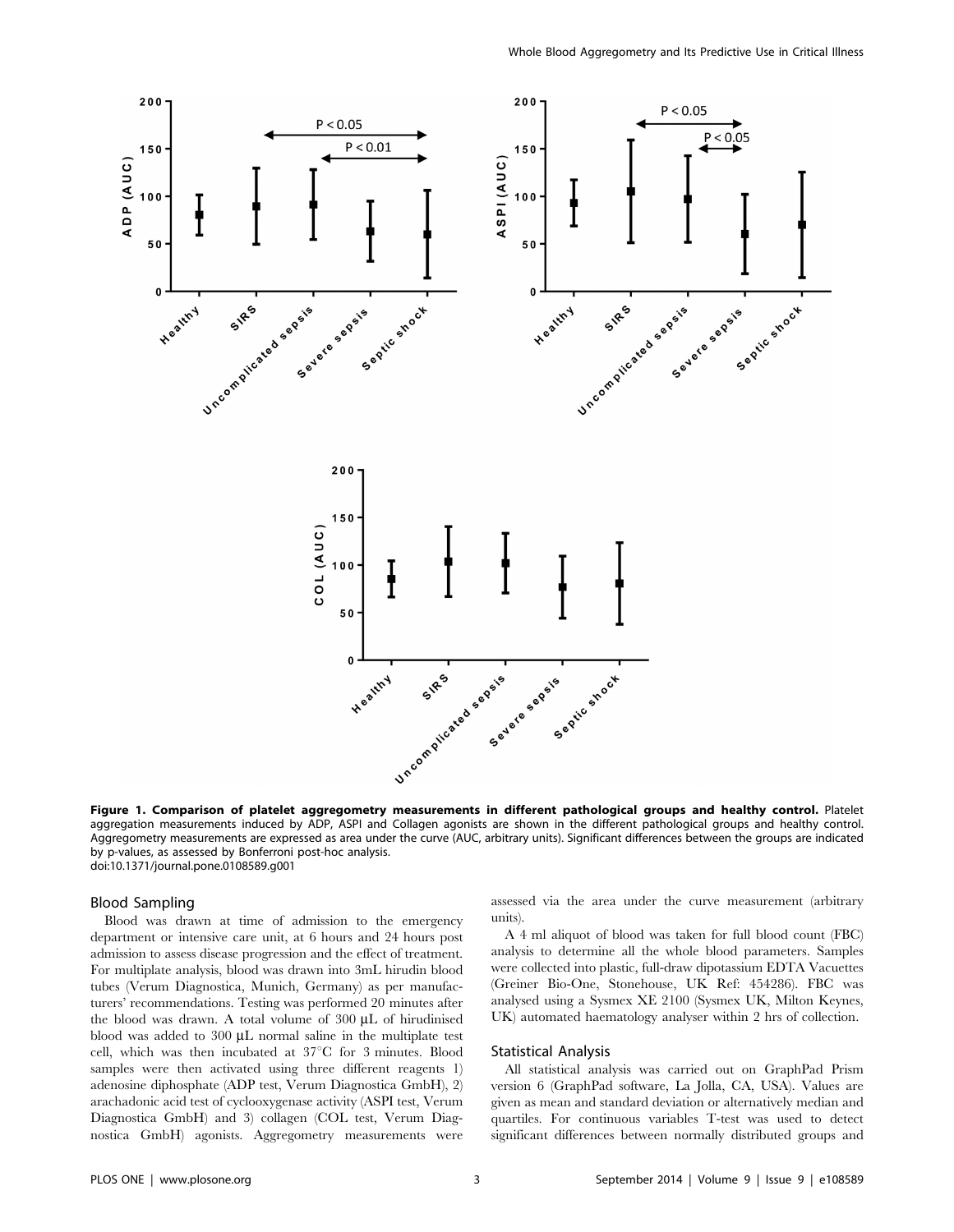

Figure 2. Comparison of whole blood parameters in different pathological groups and healthy control. Platelet count, white cell count, haemoglobin and haematocrit measurements are shown in different pathological groups and healthy control. Significant differences between the groups are indicated by p-values, as assessed by Bonferroni post-hoc analysis. doi:10.1371/journal.pone.0108589.g002

Kruskal-Wallis was used to detect differences in non-normally distributed data. Data normality was assessed using the Kolmogorov-Smirnov and Shapiro-Wilk tests using an *a* of 0.05. Bonferroni post hoc correction was used to assess multiple comparisons across groups. Receiver operating characteristics were determined to assess discrimination between groups. Sensitivities and specificities were determined from the optimal cut-off values, which were calculated as the point at which the Youden Index was maximised [22].

Pearson's correlation coefficient was used to investigate relationships between whole blood aggregometry and whole blood parameters. Analysis of Covariance (ANCOVA) was used to adjust for changes in platelet aggregation in the different groups investigated, with the platelet count as a covariate using the General Linear Model method.

To adjust for the effect of low platelet count on whole blood impedance aggregometry, data was reanalysed for patients with platelet counts greater than  $100\times10^9$ /L only.

Statistical significance was defined as a p-value of less than 0.05 (two-tailed).

# Results

Platelet aggregometry and full blood count were assessed in a total of 106 patients that met SIRS criteria. This included 21 SIRS, 42 uncomplicated sepsis, 17 severe sepsis and 26 septic shock patients. A healthy group of 42 volunteers was also recruited. Clinical characteristics are presented in Table 1.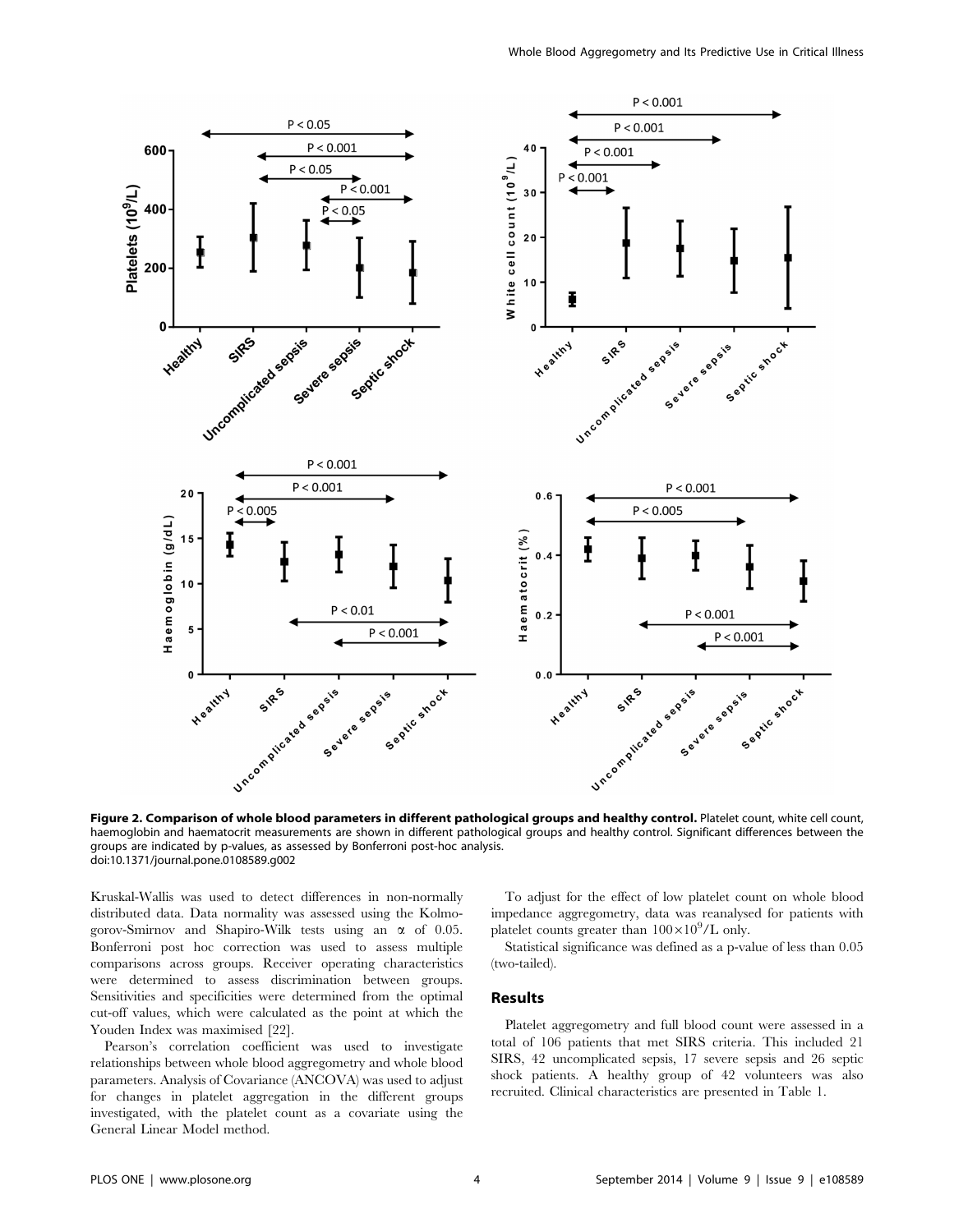Table 2. Comparison of SIRS/Uncomplicated sepsis and severe sepsis/septic shock.

|                                       | Healthy<br>$(n = 42)$ | SIRS/Uncomplicated<br>Sepsis $(n=62)$ | Severe<br>Sepsis/Septic<br>Shock $(n=43)$ | Significance value<br>(Healthy vs<br>SIRS/Uncomplicated) | <b>Significance Value</b><br>(SIRS/Uncomplicated vs<br><b>Severe/Septic Shock</b> |
|---------------------------------------|-----------------------|---------------------------------------|-------------------------------------------|----------------------------------------------------------|-----------------------------------------------------------------------------------|
| ADP (AUC)                             | $80.4 \pm 21.1$       | $90.7 \pm 37.6$                       | $61.4 \pm 40.6$                           | <b>NS</b>                                                | < 0.001                                                                           |
| <b>ASPI (AUC)</b>                     | $93.2 \pm 24.3$       | $99.9 \pm 48.3$                       | $66.3 \pm 50.2$                           | <b>NS</b>                                                | 0.001                                                                             |
| <b>COL (AUC)</b>                      | $85.5 \pm 19.0$       | $102.6 \pm 33.0$                      | $79.1 \pm 38.8$                           | 0.01                                                     | 0.001                                                                             |
| <b>Platelet</b><br>Count $(10^9/L)$   | $255.6 \pm 51.9$      | $295.0 \pm 110.9$                     | $192.5 \pm 103.2$                         | 0.03                                                     | < 0.001                                                                           |
| <b>White Cell</b><br>Count $(10^9/L)$ | $6.2 \pm 1.5$         | $17.9 \pm 6.7$                        | $15.2 + 9.9$                              | < 0.001                                                  | <b>NS</b>                                                                         |
| Haemoglobin<br>(g/dL)                 | $14.3 \pm 1.3$        | $13.0 \pm 2.0$                        | $11.0 \pm 2.5$                            | < 0.001                                                  | < 0.001                                                                           |
| Haematocrit (%)                       | $0.42 \pm 0.04$       | $0.39 \pm 0.06$                       | $0.33 \pm 0.07$                           | 0.01                                                     | < 0.001                                                                           |

doi:10.1371/journal.pone.0108589.t002

# Platelet Aggregometry for Diagnosing Sepsis Severity

The results, shown in Figure 1, demonstrate reduced platelet aggregometry values in patients with severe sepsis and septic shock when compared to SIRS and uncomplicated sepsis when ADP and ASPI were used as the agonist, but this was not the case when Collagen was used as the agonist. Platelet aggregometry values in the patient groups were comparable to those of the healthy group.

Results for haemoglobin, haematocrit, platelet count and white cell count are presented in Figure 2. Significant progressive reductions in haemoglobin, haematocrit and platelet count were observed across the sepsis spectrum, with increasing severity. White cell count was elevated in all patient groups when compared to the healthy group.

# Platelet Aggregometry for the Diagnosis of Severe Sepsis

To assess platelet aggregometry as a diagnostic marker of severe sepsis, patients were assigned to two groups: SIRS/uncomplicated sepsis and severe sepsis/septic shock. The results, displayed in Table 2, show significantly reduced platelet aggregation, haemoglobin, haematocrit and platelet count in patients with severe sepsis/septic shock when compared to SIRS/uncomplicated sepsis patients.



Figure 3. Receiver operating characteristics for discrimination between SIRS/Uncomplicated Sepsis and Severe Sepsis/Septic Shock groups. Receiver operating characteristics are shown for platelet aggregometry measurements, whole blood parameters and sepsis-related organ failure assessment (SOFA) score as a discriminator between patients with and without organ dysfunction. doi:10.1371/journal.pone.0108589.g003

To further assess discrimination between SIRS/uncomplicated sepsis and severe sepsis/septic shock groups, receiver operating characteristics were analysed (Figure 3). The corresponding area under the curve and significance are shown in Table 3. All parameters except for white cell count showed significant discrimination between groups as defined by p-values of less than 0.05. This indicates that whole blood impedance aggregometry is able to distinguish between those with SIRS/uncomplicated sepsis and severe sepsis/septic shock, particularly when ADP is used as the agonist. The most significant discriminatory power, apart from SOFA score, was observed with ADP aggregometry, haematocrit and platelet count.

Optimal cut-off points were determined as described in the methods section. Sensitivity, specificity and the optimal cut-off for each parameter are displayed in Table 4.

# Platelet Aggregometry for Determining Prognosis in Sepsis Patients

All patients were followed up for 28-day mortality. Characteristics of 28 day survival and mortality groups are shown in Table 5. Platelet aggregometry was significantly reduced in the 28 day mortality group using ASPI and COL agonists; however, with ADP activation this did not appear to be the case. Haemoglobin, platelet count and white cell count were all significantly reduced in



Figure 4. Receiver operating characteristics for discrimination between survivors and non-survivors at 28 days. Receiver operating characteristics are shown for platelet aggregometry measurements and whole blood parameters for the discrimination between 28-day mortality and survival.

doi:10.1371/journal.pone.0108589.g004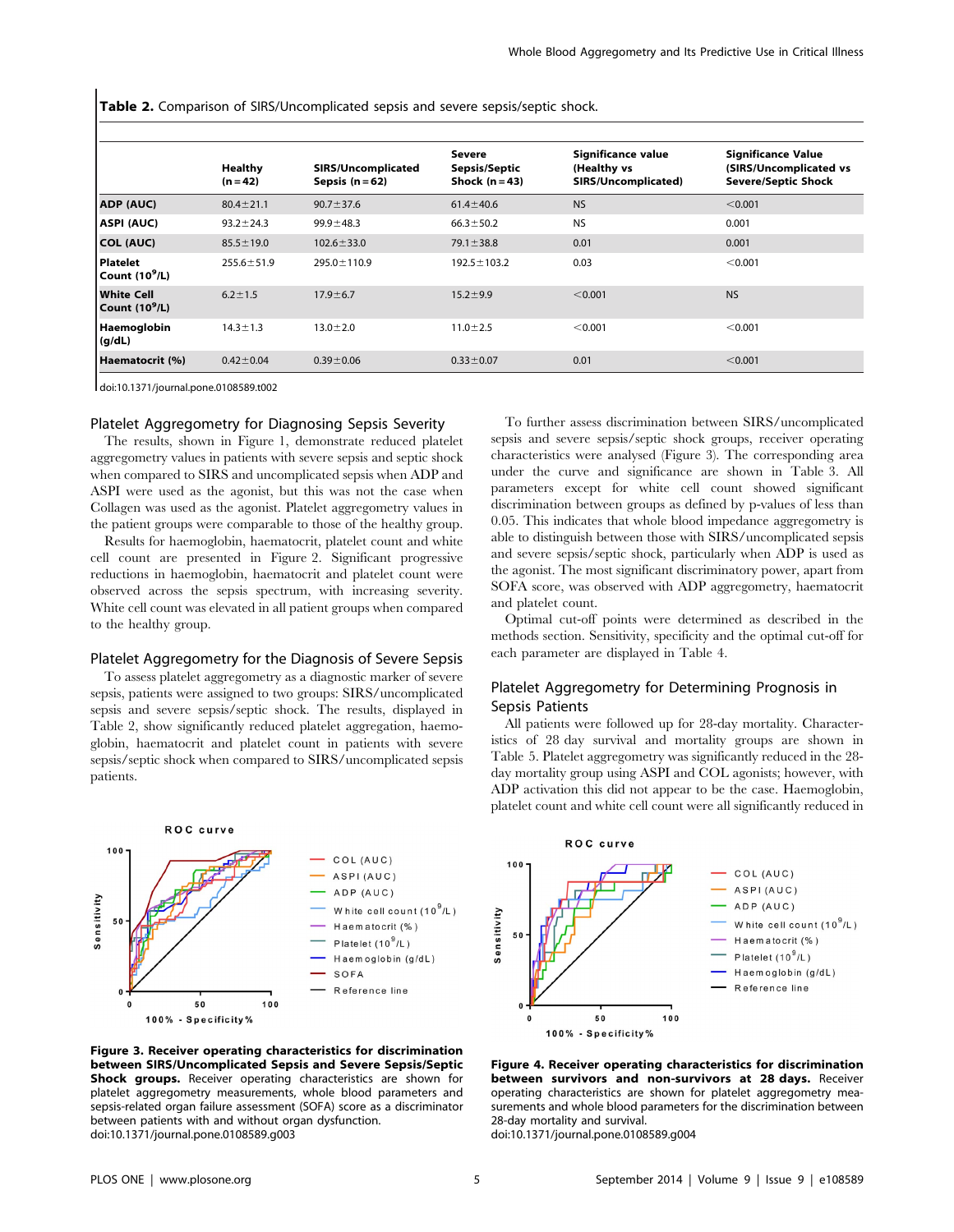Table 3. Receiver Operating Characteristics for the Diagnosis of Severe Sepsis.

| <b>Test Result Variable(s)</b>        | Area  | <b>Std. Error</b> | Asymptomatic<br>Sig. | <b>Asymptomatic 95%</b><br><b>Confidence Interval</b><br>(Lower Bound) | <b>Asymptomatic 95%</b><br><b>Confidence Interval</b><br>(Upper Bound) |
|---------------------------------------|-------|-------------------|----------------------|------------------------------------------------------------------------|------------------------------------------------------------------------|
| ADP (AUC)                             | 0.740 | 0.051             | < 0.001              | 0.640                                                                  | 0.840                                                                  |
| ASPI (AUC)                            | 0.697 | 0.054             | 0.001                | 0.592                                                                  | 0.802                                                                  |
| <b>COL (AUC)</b>                      | 0.689 | 0.055             | 0.001                | 0.582                                                                  | 0.796                                                                  |
| Platelet Count (10 <sup>9</sup> /L)   | 0.759 | 0.049             | < 0.001              | 0.664                                                                  | 0.855                                                                  |
| White Cell Count (10 <sup>9</sup> /L) | 0.608 | 0.060             | 0.061                | 0.491                                                                  | 0.726                                                                  |
| Haemoglobin (g/L)                     | 0.722 | 0.052             | < 0.001              | 0.620                                                                  | 0.823                                                                  |
| Haematocrit (%)                       | 0.746 | 0.051             | < 0.001              | 0.646                                                                  | 0.846                                                                  |
| <b>SOFA</b>                           | 0.870 | 0.036             | < 0.001              | 0.799                                                                  | 0.942                                                                  |

SOFA = Sepsis-related Organ Failure Assessment score.

doi:10.1371/journal.pone.0108589.t003

the 28-day mortality group. Receiver operating characteristic curves showing discrimination between survivors and nonsurvivors are shown in Figure 4. The AUC, significance and confidence intervals are shown in Table 6. All measured parameters showed significant discrimination between survivors and non-survivors (Asymptomatic Sig  $< 0.05$ ). This indicates reduced whole blood parameters and impaired platelet function are strongly related to poor outcome in sepsis patients.

#### Effect of Treatment on Platelet Aggregation

To assess the effect of treatment and disease progression on platelet aggregation, measurements were repeated at 6 and 24 hours post admission. The results, shown in Figure 5, demonstrate a significant reduction in ADP induced aggregation over 24 hours in the SIRS and uncomplicated sepsis groups. Haemoglobin and haematocrit were also significantly reduced over 24 hours in uncomplicated sepsis. No other significant changes were observed in any of the groups over 24 hours. Reduced platelet aggregation and whole blood parameters were observed in the more severe groups over the 24 hours; however, this was not significant.

# Dependence of Platelet Aggregometry on Whole Blood Parameters

Correlation analysis was used to assess the dependence of platelet aggregometry on platelet count, haemoglobin and leukocyte count. Platelet aggregation correlated significantly with all blood count parameters (Table 7). Using correlation analysis, R2 values were 0.363, 0.420 and 0.379 ( $p$ <0.001) for ADP, ASPI and Collagen agonists respectively.

Analysis of the effect of platelet count on platelet aggregation using all three aggregating agents and using Analysis of Covariance (General Linear Model) would suggest that the platelet count significantly affects platelet aggregation, however, the change in platelet aggregation for ADP, collagen and aspirin is significantly different in the sepsis and non-sepsis groups even when we adjust for the platelet count  $(P<0.005, ANCOVA)$ . Hence, this analysis would support the view that sepsis has an effect on both the platelet count together with platelet function.

# Adjusting for Low Platelet Count

To correct for the potential effects low platelet count had on Multiplate readings, data was reanalysed for patients with a platelet count greater than  $100\times10^9$ /L (n = 97). Platelet aggregometry using all three agonists (ADP, ASPI and collagen) remained significant at distinguishing between SIRS/uncomplicated sepsis and severe sepsis/septic shock (ADP  $68.8 \pm 39.9$  vs  $90.7 \pm 37.6$ , p

| Cutoff                  | Sensitivity (%) | Specificity (%) |
|-------------------------|-----------------|-----------------|
| ADP <75.5               | 75.6            | 71.9            |
| ASPI <85.5              | 73.2            | 64.9            |
| COL < 62.5              | 48.8            | 93              |
| Platelet Count <211.5   | 61              | 80.7            |
| White Cell Count <12.35 | 48.8            | 82.5            |
| Haemoglobin <11.35      | 58.5            | 86              |
| Haematocrit <0.322      | 53.7            | 91.2            |
| <b>SOFA&gt;3.5</b>      | 92.7            | 71.9            |

Table 4. Sensitivity and Specificity for the Diagnosis of Severe Sepsis.

Sensitivity: Percentage of severe sepsis patients with a positive test.

Specificity: Percentage of SIRS/uncomplicated sepsis patients with a negative test.

SOFA = Sepsis-related Organ Failure Assessment score.

doi:10.1371/journal.pone.0108589.t004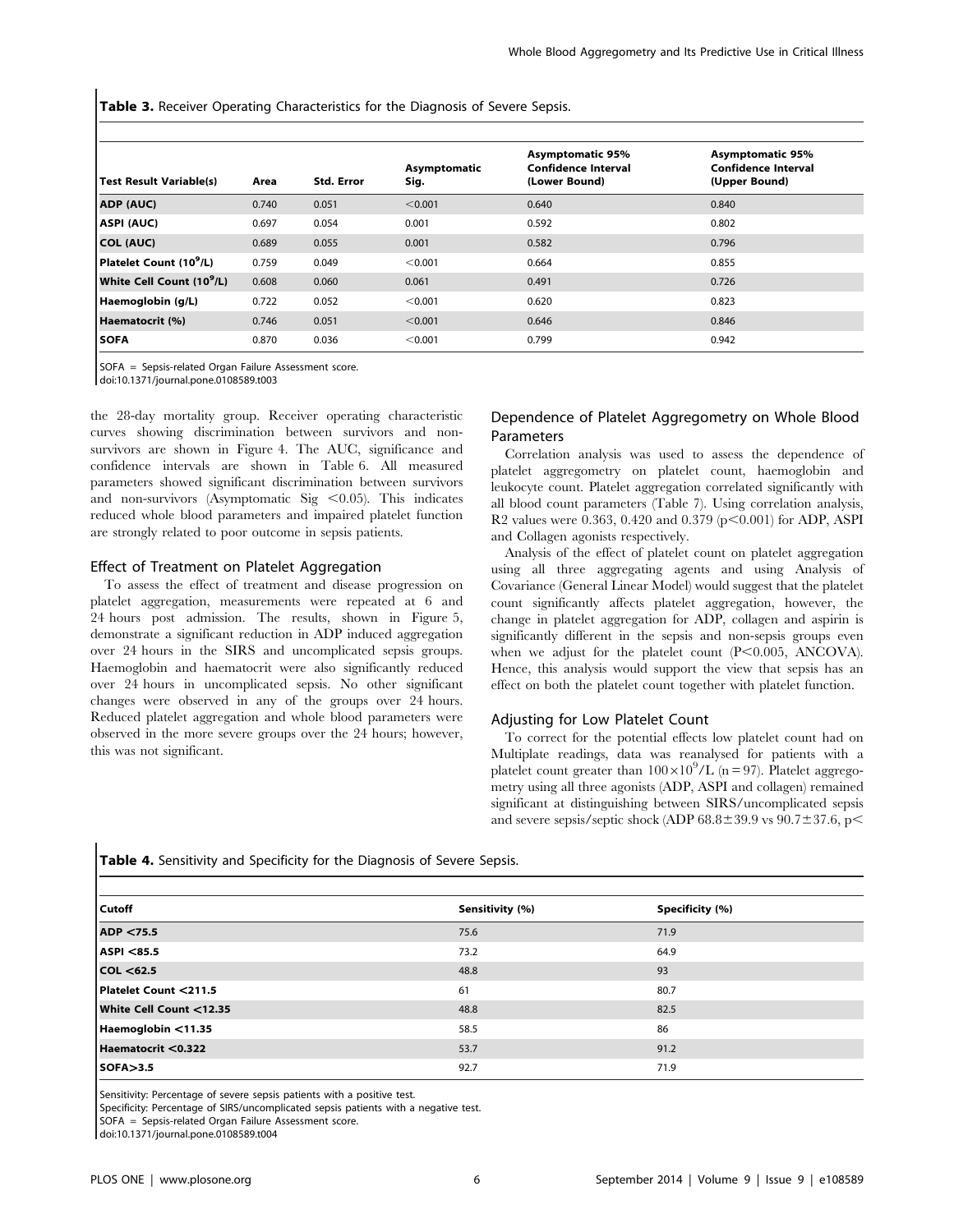Table 5. Characteristics of Survivors and Non-Survivors in Relation to Platelet Aggregation and Whole Blood Parameters.

|                                       | 28 Day Survival (n = 89) | 28 Day Mortality (n = 16) | Significance value |
|---------------------------------------|--------------------------|---------------------------|--------------------|
| ADP (AUC)                             | $81.6 \pm 39.2$          | $62.9 \pm 49.8$           | 0.097              |
| ASPI (AUC)                            | $91.1 \pm 50.9$          | $58.8 \pm 47.7$           | 0.02               |
| COL (AUC)                             | $98.0 \pm 35.1$          | $64.8 \pm 36.6$           | 0.001              |
| Platelet Count (10 <sup>9</sup> /L)   | $268.3 \pm 117.7$        | $174.4 \pm 91.9$          | 0.003              |
| White Cell Count (10 <sup>9</sup> /L) | $17.8 \pm 7.6$           | $11.3 \pm 9.2$            | 0.003              |
| Haemoglobin (g/dL)                    | $12.6 \pm 2.2$           | $9.7 \pm 2.1$             | < 0.001            |
| Haematocrit (%)                       | $0.38 \pm 0.06$          | $0.30 \pm 0.06$           | < 0.001            |

Comparisons were made using two-sample t-test.

doi:10.1371/journal.pone.0108589.t005

0.05; ASPI 76.4 $\pm$ 50.7 vs 99.9 $\pm$ 48.3, p $\lt$ 0.05; COL 85.7 $\pm$ 37.8 vs  $102.6 \pm 33.0$ , p $\leq 0.05$ ). All measured parameters except for ADP aggregometry remained significantly lower in the 28-day mortality group  $(p<0.05)$ .

#### Discussion

This, to our knowledge, is the first study to assess whole blood aggregometry across the entire pathological spectrum of SIRS and sepsis. The data demonstrates that a reduction in aggregometry measurements, haemoglobin and platelet count are associated with increasing severity of sepsis. Several authors have reported and reviewed that platelet function as well as platelet count is significantly modulated during sepsis-in particular severe sepsis [4,15,23]. Our data supports these findings in that our analysis demonstrated both a significant reduction and a significant modulation of platelet aggregation mediated through all three agonists used herein. Platelets display a number of properties besides repairing damaged vascular endothelium and preventing bleeding. It is known that platelets act to induce pro-inflammatory events [24] and can engage infectious pathogens [25]. The sophisticated interplay of platelets with bacteria may culminate in sepsis that is characterized by significant progressive reductions in platelet count and platelet function with increasing severity of the sepsis. This study supports the view that significant changes in platelet count occur during sepsis. Although there was a reduction in platelet count with progression of sepsis, our findings showed that there was also a marked decrease in platelet activity.

As a marker of prognosis, haemoglobin was found to be a highly significant predictor of 28-day mortality, which has been described previously [26]. Low platelet count, white cell count and platelet aggregometry by ASPI and collagen activation were also significantly associated with mortality, but this was not the case when ADP was used as the agonist. The significant association between ADP aggregometry and severity but not mortality is interesting and could provide insight into the progression of some of the pathogenic mechanisms of sepsis. Previous studies have suggested that anti-platelet therapy could be beneficial in critically ill patients by reducing microvascular thrombi formation and hence improving perfusion [27,28]. It is possible that platelet responses to ADP could be blunted if platelets have been exposed to ADP in vivo, as previously it has been shown that platelets exposed to ADP become desensitised, and unresponsive to restimulation [29]. This is a cause for concern in patients in which there is a degree of haemolysis as ADP released from the red cells could cause platelet refractoriness to further agonist exposure. This could be an additional mechanism for the reduced ADP responses observed in the severe sepsis and septic shock groups.

Reduced platelet aggregometry measurements were observed in patients with severe sepsis and septic shock when compared to SIRS and uncomplicated sepsis. Previously it has been hypothesised that reduced platelet aggregation might be observed in severe sepsis and septic shock as consumption of platelets with increased activation occurs due to the hypercoagulable state and endothelial dysfunction [30]. This suggests that platelet aggregometry could be a biomarker of endothelial function and the level of ongoing DIC. The findings in this study support previous studies that have observed reduced platelet aggregometry in patients with severe

| <b>Test Result Variable(s)</b>        | Area | <b>Std. Error</b> | Asymptomatic<br>Sig. | <b>Asymptomatic 95%</b><br><b>Confidence Interval</b><br>(Lower Bound) | <b>Asymptomatic 95%</b><br>Confidence<br>nterval<br>(Upper Bound) |
|---------------------------------------|------|-------------------|----------------------|------------------------------------------------------------------------|-------------------------------------------------------------------|
| ADP (AUC)                             | .675 | .079              | 0.027                | .521                                                                   | .829                                                              |
| <b>ASPI (AUC)</b>                     | .686 | .072              | 0.018                | .546                                                                   | .827                                                              |
| COL (AUC)                             | .777 | .075              | < 0.001              | .631                                                                   | .924                                                              |
| Platelet Count (10 <sup>9</sup> /L)   | .750 | .068              | 0.001                | .616                                                                   | .884                                                              |
| White Cell Count (10 <sup>9</sup> /L) | .731 | .083              | 0.003                | .568                                                                   | .895                                                              |
| Haemoglobin (g/L)                     | .822 | .055              | < 0.001              | .714                                                                   | .930                                                              |
| Haematocrit (%)                       | .811 | .053              | < 0.001              | .707                                                                   | .914                                                              |

Table 6. Receiver Operating Characteristics for Survivors and Non-Survivors for Platelet Aggregation and Whole Blood Parameters.

doi:10.1371/journal.pone.0108589.t006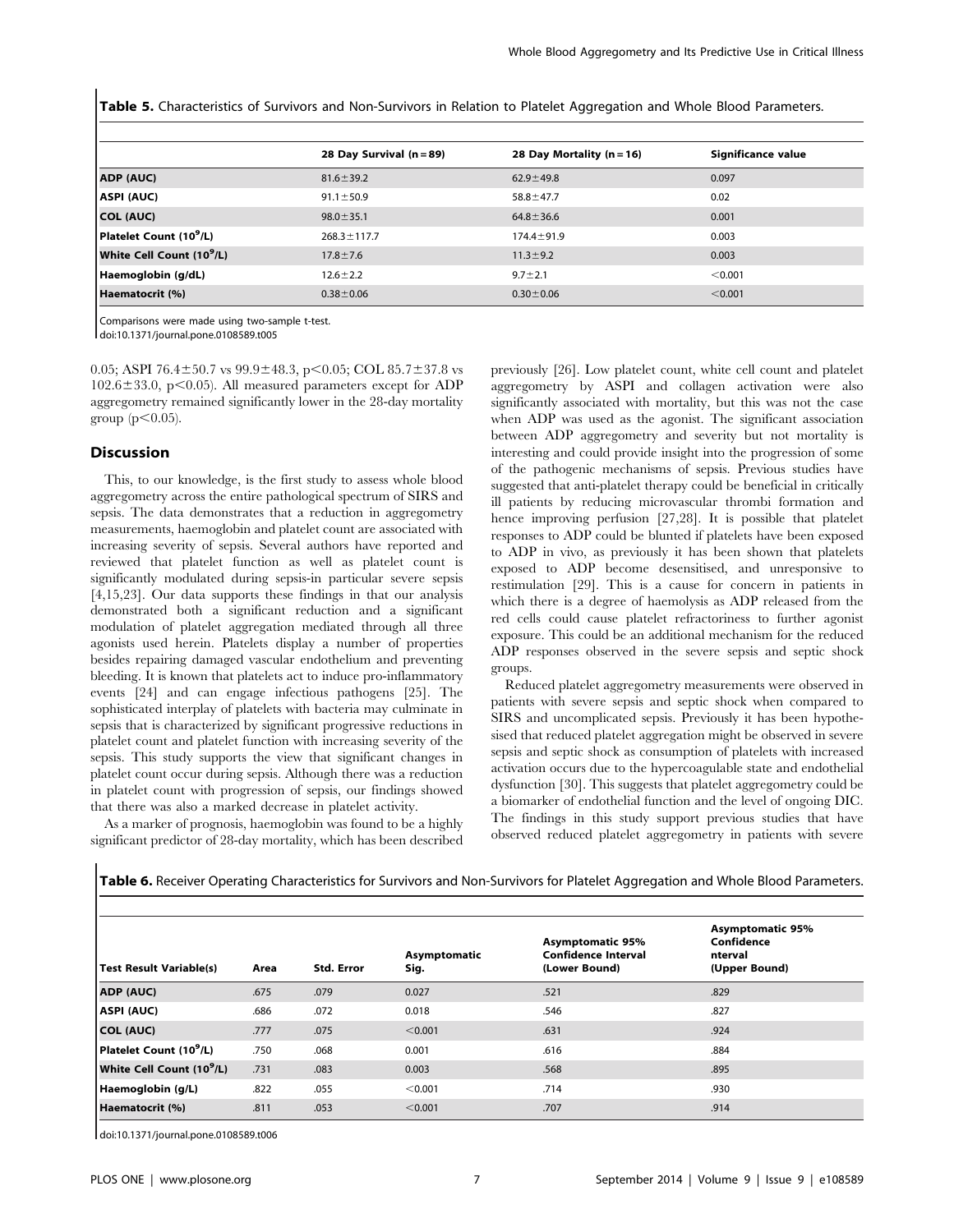

Figure 5. Effect of treatment and disease progression on platelet aggregation and whole blood parameters. Platelet aggregation and whole blood parameters were measured at baseline, 6 hours and 24 hours are shown. \*Significant result (P<0.05), two-sample t-test. doi:10.1371/journal.pone.0108589.g005

 $24$ 

sepsis [15,16]. Furthermore, this study demonstrates that platelet aggregometry measurements using collagen as the agonist were

Time (Hours)

 $\bf 6$ 

significantly increased in patients with uncomplicated sepsis/sirs compared to healthy volunteers. However, this was not the case

Severe sepsis Septic shock

5

C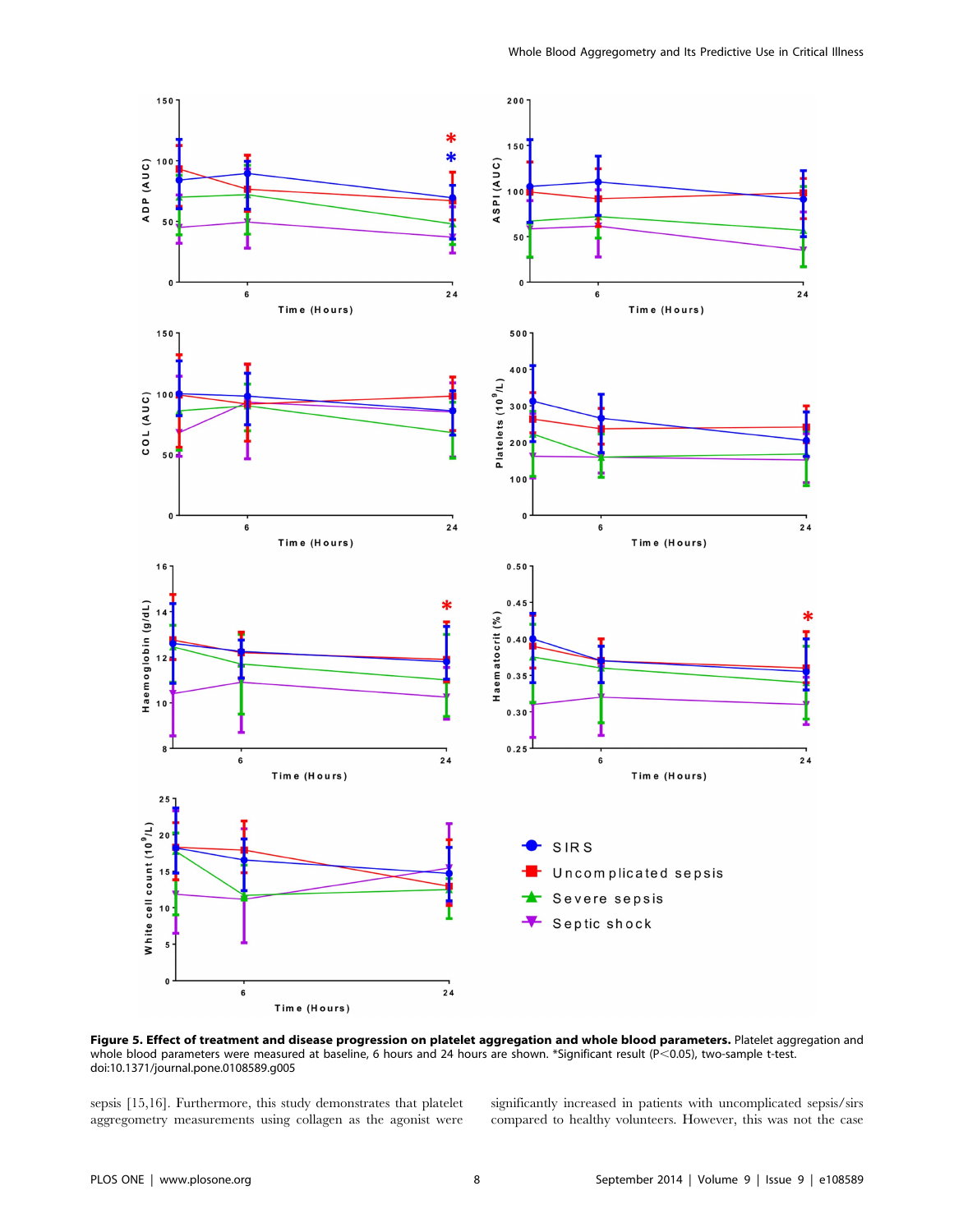**Table 7.** Pearson's Correlations of Whole Blood Aggregometry versus Whole Blood Parameters.

| <b>Agonist</b>    |                     | Platelet Count (10 <sup>9</sup> /L) | White Cell Count (10 <sup>9</sup> /L) | Haemoglobin (g/dL) | Haematocrit (%) |
|-------------------|---------------------|-------------------------------------|---------------------------------------|--------------------|-----------------|
| ADP (AUC)         | Pearson Correlation | 0.598                               | 0.254                                 | 0.228              | 0.265           |
|                   | Sig (2-tailed)      | < 0.001                             | 0.009                                 | 0.020              | 0.007           |
| <b>ASPI (AUC)</b> | Pearson Correlation | 0.635                               | 0.362                                 | 0.252              | 0.307           |
|                   | Sig (2-tailed)      | < 0.001                             | < 0.001                               | 0.010              | 0.001           |
| Collagen (AUC)    | Pearson Correlation | 0.607                               | 0.476                                 | 0.189              | 0.247           |
|                   | Sig (2-tailed)      | < 0.001                             | < 0.001                               | 0.055              | 0.012           |

doi:10.1371/journal.pone.0108589.t007

when using ADP or ASPI agonists. The data presented in this study suggests that platelet count and haemoglobin are equally as effective as whole blood impedance aggregometry as diagnostic and prognostic tools in patients that meet SIRS and sepsis criteria. The strong relationship between haemoglobin and sepsis severity and outcome is an interesting one. It is clear from the literature that red blood cell derangement is common occurrence in severe sepsis and this contributes to impairment of the microcirculation leading to eryptosis and reduced circulating haemoglobin [31,32]. Consequently haemoglobin measurements could be providing information on micro perfusion and hence organ dysfunction. Recent studies has also highlighted the impact low haemoglobin level have on blood CO2 binding capacity [33]. This suggests anaemia could contribute to acidosis, and enhance coagulopathy in sepsis.

We observed that different agonists yielded different operating characteristics when assessing diagnosis and prognosis. This can be explained as each of these agonists causes activation of platelets via a different route e.g. ADP through the P2Y receptors, ASPI through COX-1 cyclooxygenase pathway and Collagen through glycoprotein VI and therefore display different strengths in their ability to activate platelets, some being more effective activators than others. In SIRS/sepsis patients, it could be the case that this variability is heightened.

When assessing the effect of platelet count on platelet aggregation, significant correlations were observed. Furthermore, when excluding subjects with a low platelet count from the analysis, platelet aggregation remained significantly reduced with relation to severity and poor outcome. Although platelet aggregation values are affected by platelet count, variability exists in both platelet count and platelet function in the healthy range and it is also possible to achieve normal aggregometry readings at low platelet counts [18]. Therefore, taking into account the limitations of the assay, there remains a trend to significantly reduced platelet function with increasing severity of disease in this study population.

# Limitations

This large pilot observational study has a number of limitations. The inherent problem of this and other reported studies is the heterogeneity of the disease, treatment and comorbidities. It is also

#### References

- 1. Vincent J-L, Sakr Y, Sprung CL, Ranieri VM, Reinhart K, et al. (2006) Sepsis in European intensive care units: Results of the SOAP study\*. Crit Care Med 34: 344–353.
- 2. Bone R, Balk R, Cerra F, Dellinger R, Fein A, et al. (1992) Definitions for sepsis and organ failure and guidelines for the use of innovative therapies in sepsis. The ACCP/SCCM Consensus Conference Committee. American College of Chest Physicians/Society of Critical Care Medicine. Chest 101: 1644–1655.

difficult to take into account differences in medication and treatment between groups, and to assess this fully, a much larger number of patients would be required. In order to overcome some of these limitations we implemented tight inclusion/exclusion criteria and excluded patients that were receiving anticoagulant therapy at baseline. Sample size could be viewed as a limitation in this study; however, the sample size was powerful enough for us to detect several significant differences between groups. Further larger prospective studies are required to build on the findings of this study.

#### Conclusions

This study supports the view that significant changes in platelet function occur across the sepsis spectrum, possibly due to different pathophysiological mechanisms. There remains a trend towards worsening platelet function with increasing severity in patients with SIRS and sepsis that is independent of platelet count.

Furthermore, our study demonstrates that haemoglobin and platelet count have greater diagnostic and prognostic value than whole blood impedance aggregometry measurements in patients with SIRS and sepsis. This research further highlights the importance of red blood cells and platelet count in patients with SIRS and sepsis and the potential benefits therapeutic intervention addressing red blood cell rheology and function could have. Further larger studies are now required to explore and determine how the mechanistic role of platelet activity and change across the sepsis spectrum is related to the disease process and outcome.

#### Acknowledgments

We thank Robert Aubrey, Nia Davies, Sharon Storton, Ahmed Sabra and Lindsay D'Silva for recruitment assistance; Sophia Stanford and Vanessa Evans for technical support; and the medical and nursing staff at Morriston Hospital Emergency Department and Intensive Therapy Unit.

#### Author Contributions

Conceived and designed the experiments: PAE DT. Performed the experiments: GRD GMM MJL. Analyzed the data: GRD CB KM KH SD PAE PRW. Contributed reagents/materials/analysis tools: KM. Wrote the paper: GRD PAE. Revised the manuscript critically for important intellectual content: GMM MJL CB KM KH PRW SD DT.

- 3. Brun-Buisson C (2000) The epidemiology of the systemic inflammatory response. Intensive Care Med 26 Suppl 1: S64–S74.
- 4. Mavrommatis AC, Theodoridis T, Orfanidou A, Roussos C, Christopoulou-Kokkinou V, et al. (2000) Coagulation system and platelets are fully activated in uncomplicated sepsis. Crit Care Med 28: 451–457.
- 5. Gando S, Nanzaki S, Sasaki S, Aoi K, Kemmotsu O (1998) Activation of the extrinsic coagulation pathway in patients with severe sepsis and septic shock. Crit Care Med 26: 2005–2009.